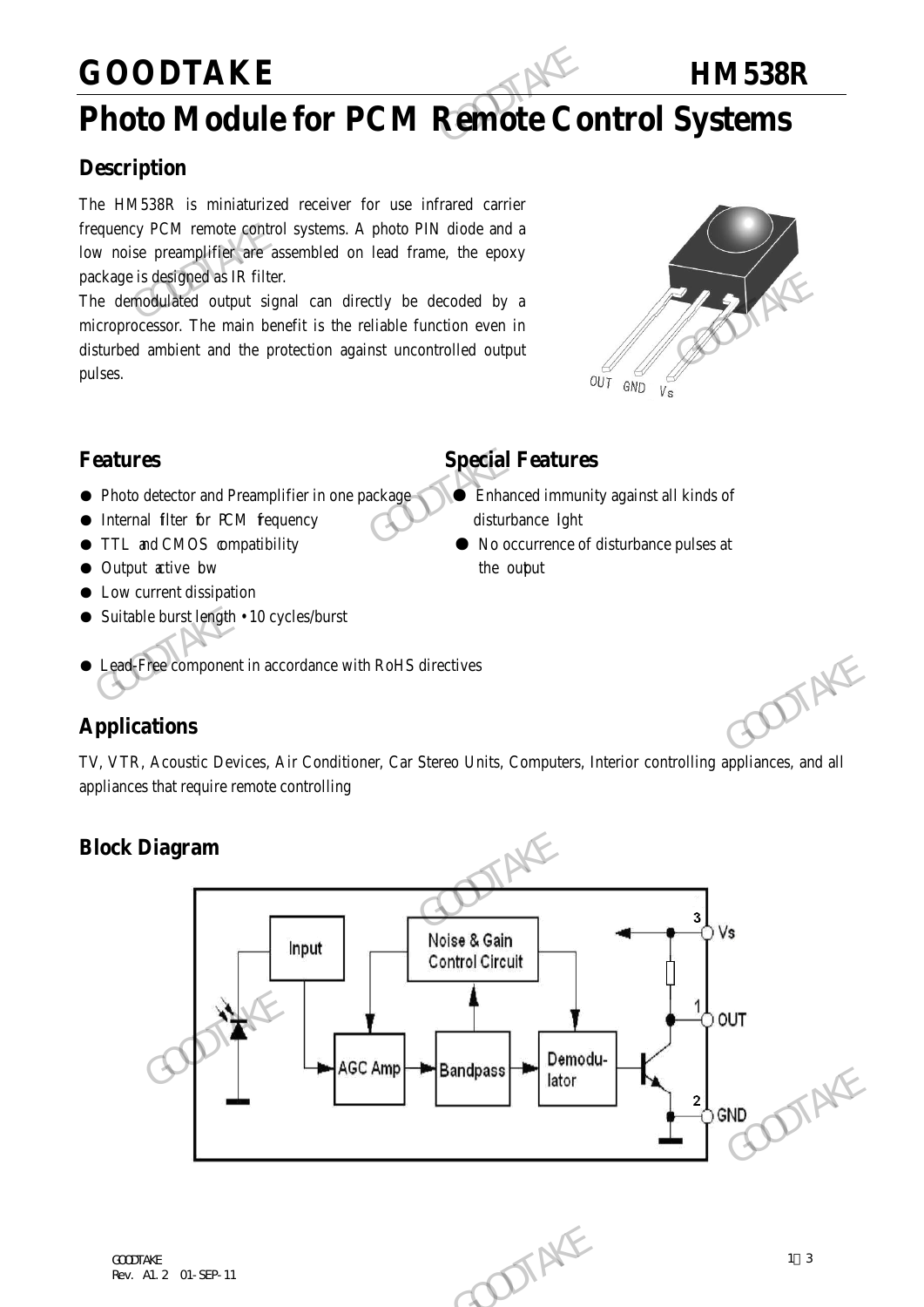## **GOODTAKE HM538R**

### **Application Circuit**



\*) recommended to suppress power supply disturbance

### **Absolute Maximum Ratings**

|                                                                                        | 2                            |                | GND          |              |  |  |  |  |  |  |  |
|----------------------------------------------------------------------------------------|------------------------------|----------------|--------------|--------------|--|--|--|--|--|--|--|
| *) recommended to suppress power supply disturbance<br><b>Absolute Maximum Ratings</b> |                              |                |              |              |  |  |  |  |  |  |  |
| Tamb = $25$ °C                                                                         |                              |                |              |              |  |  |  |  |  |  |  |
| <b>Parameter</b>                                                                       | <b>Test Conditions</b>       | <b>Symbol</b>  | <b>Value</b> | Unit         |  |  |  |  |  |  |  |
| <b>Supply Voltage</b>                                                                  | (Pin 3)                      | V <sub>s</sub> | 6.0          | V            |  |  |  |  |  |  |  |
| <b>Supply Current</b>                                                                  | (Pin 3)                      | Is             | 5            | mA           |  |  |  |  |  |  |  |
| <b>Output Voltage</b>                                                                  | (Pin 1)                      | Vo             | 6.0          | V            |  |  |  |  |  |  |  |
| <b>Output Current</b>                                                                  | (Pin 1)                      | Io             | 2.5          | mA           |  |  |  |  |  |  |  |
| <b>Storage Temperature Range</b>                                                       |                              | <b>Tstg</b>    | $-30+105$    | $^{\circ}$ C |  |  |  |  |  |  |  |
| <b>Operating Temperature Range</b>                                                     |                              | Tamb           | $-25+85$     | $^{\circ}$ C |  |  |  |  |  |  |  |
| <b>Power Consumption</b>                                                               | (Tamb $\leq$ 85 °C)          | ptot           | 50           | mW           |  |  |  |  |  |  |  |
| <b>Soldering Temperature</b>                                                           | $t \leq 5s$ , 1 mm from case | Tsd            | 260          | $^{\circ}$ C |  |  |  |  |  |  |  |

### **Basic Characteristics**

| $\sim$ $\sim$ $\sim$               |                                       | $\circ$        |            |            |            |                   |
|------------------------------------|---------------------------------------|----------------|------------|------------|------------|-------------------|
| <b>Operating Temperature Range</b> |                                       | Tamb           |            | $-25+85$   |            | $^{\circ}$ C      |
| <b>Power Consumption</b>           | (Tamb $\leq$ 85 °C)                   | ptot           |            | 50         |            | mW                |
| <b>Soldering Temperature</b>       | $t \leq 5s$ , 1 mm from case          | Tsd            |            | 260        |            | $^\circ\!{\rm C}$ |
| <b>Basic Characteristics</b>       |                                       |                |            |            |            |                   |
| Tamb = $25$ °C                     |                                       |                |            |            |            |                   |
| <b>Parameter</b>                   | <b>Test Conditions</b>                | <b>Symbol</b>  | <b>Min</b> | <b>Typ</b> | <b>Max</b> | Unit              |
| Supply Current (Pin3)              | $Vs = 5V, Ev = 0$                     | <b>ISD</b>     | 0.25       | 0.5        | 0.9        | mA                |
| Supply Voltage (Pin3)              |                                       | V <sub>S</sub> | 2.7        |            | 5.5        | $\mathbf V$       |
| <b>Transmission Distance</b>       | IR diode HK205, IF = $400 \text{ mA}$ | $\mathbf d$    | 20         |            |            | m                 |
| Output Voltage High (Pin1)         | $Vs = 5V$                             | <b>VOSH</b>    | 45         |            |            | $\mathbf V$       |
| Output Voltage Low (Pin1)          | $I$ OSL = 2 mA, $f = f$ o, tp/T = 0.4 | <b>VOSL</b>    |            |            | 250        | mV                |
| Level Output Pulse Width           | Burst Wave= 600µs, Period= 1.2ms      | TwH            | 400        |            | 800        | $\mu s$           |
| Level Output Pulse Width           | Ee= $0.3 \sim 200$ mW/cm <sup>2</sup> | TwL            | 400        |            | 800        | $\mu s$           |
| Carrier frequency                  |                                       | $f_{O}$        |            | 37.9       |            | kHz               |
| Peak Wavelength                    |                                       | $\bullet$      |            | 940        |            | ∕nm               |
| Directivity                        | Angle of half transmission distance   | $\bullet$ 1/2  |            | ±45        |            | deg               |